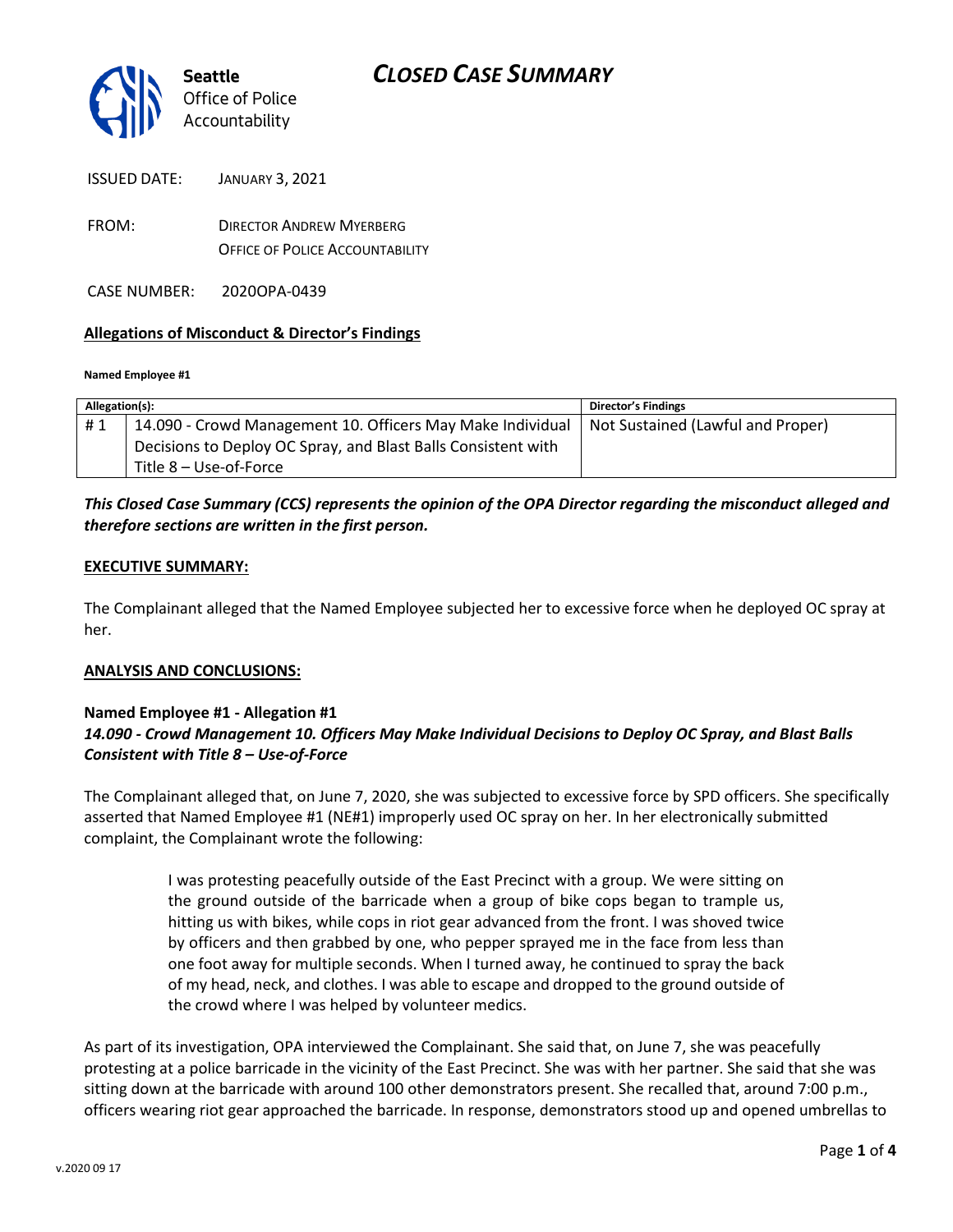

**Seattle** *Office of Police Accountability*

# *CLOSED CASE SUMMARY*

OPA CASE NUMBER: 2020OPA-0439

protect themselves from blast balls and OC spray. The Complainant stated that, while the officers in riot gear approached, a group of bicycle officers came behind the demonstrators, effectively preventing them from moving either forward or backward.

The Complainant said that, at some point thereafter, a flash bang was deployed into the crowd. Then the officers in riot gear began moving into the crowd of demonstrators. The Complainant recalled being disoriented by the flash bang and she saw that her partner had been hit by shrapnel. She stated that she tried to move away by proceeding towards the edge of the crowd. At that time, she was pepper sprayed in the face by an officer who was standing a foot away.

The Complainant reported turning away from the officer; however, the officer continued to spray the back of her head and neck. She was then forcefully shoved. She struggled to make her way to the edge of the crowd and then fell to the ground. She was assisted by other demonstrators. She began breaking out in hives and ultimately went to the hospital where she was treated for an allergic reaction and given an EpiPen.

OPA identified Body Worn Video (BWV) that captured the incidents set forth in the Complainant's complaint. This allowed OPA to determine that two officers used force on the Complainant. The first – Named Employee #1 (NE#1), pepper sprayed her. The second – Named Employee #2 (NE#2), pushed her. Shortly after this complaint was initiated, NE#2 went on extended military leave. As such, he was unavailable to be interviewed. OPA subsequently bifurcated this case and proceeded with his investigation against NE#1. The investigation against NE#2 was tolled pending his return from military leave.

The BWV indicated that the Complainant was at the front of the group of demonstrators at the barricade. There were officers wearing riot gear that began walking towards the barricade. A squad of bicycle officers advanced towards the line behind the officers. The sergeant supervising the bicycle squad walked up to the barricade and asked the demonstrators to move to the side to allow emergency vehicles to proceed through. The Complainant was to the front left of the Sergeant and could be heard yelling at officers: "get the fuck away from us!" The demonstrators did not move in response to the Sergeant's request and several shook their heads indicating that they would not do so. The Sergeant informed demonstrators that if they did not move, they would be arrested. The Complainant continued to yell at the officers to get away from them.

Officers began to open the barricade, and, at that time, demonstrators sat down in an organized fashion and positioned umbrellas in front of themselves. Officers started to walk through the seated demonstrators, continuing to say: "move back." The Sergeant directed that those demonstrators who did not move should be arrested, and officers began taking people into custody. At that time, a demonstrator wearing a red sweatshirt quickly advanced towards an officer and pushed him back from a demonstrator who was being taken into custody. The officer stood up and pushed the demonstrator back. They then faced each other. Another demonstrator, who was dressed in all black and had a florescent orange backpack, moved forward into the bicycle line and placed himself in between the officers and the individuals lying on the ground. The individual with the orange backpack began pulling demonstrators back from the officers. The demonstrator with the red sweatshirt advanced towards other officers who were moving back the crowd, and he was pepper sprayed. The individual with the orange backpack was also pepper sprayed and pushed backwards by the officers.

The clearest view of where the Complainant was positioned at that time was captured by a video posted on Twitter. It showed her to the left of the scuffle between the officers and the demonstrators in front of them. A blast ball was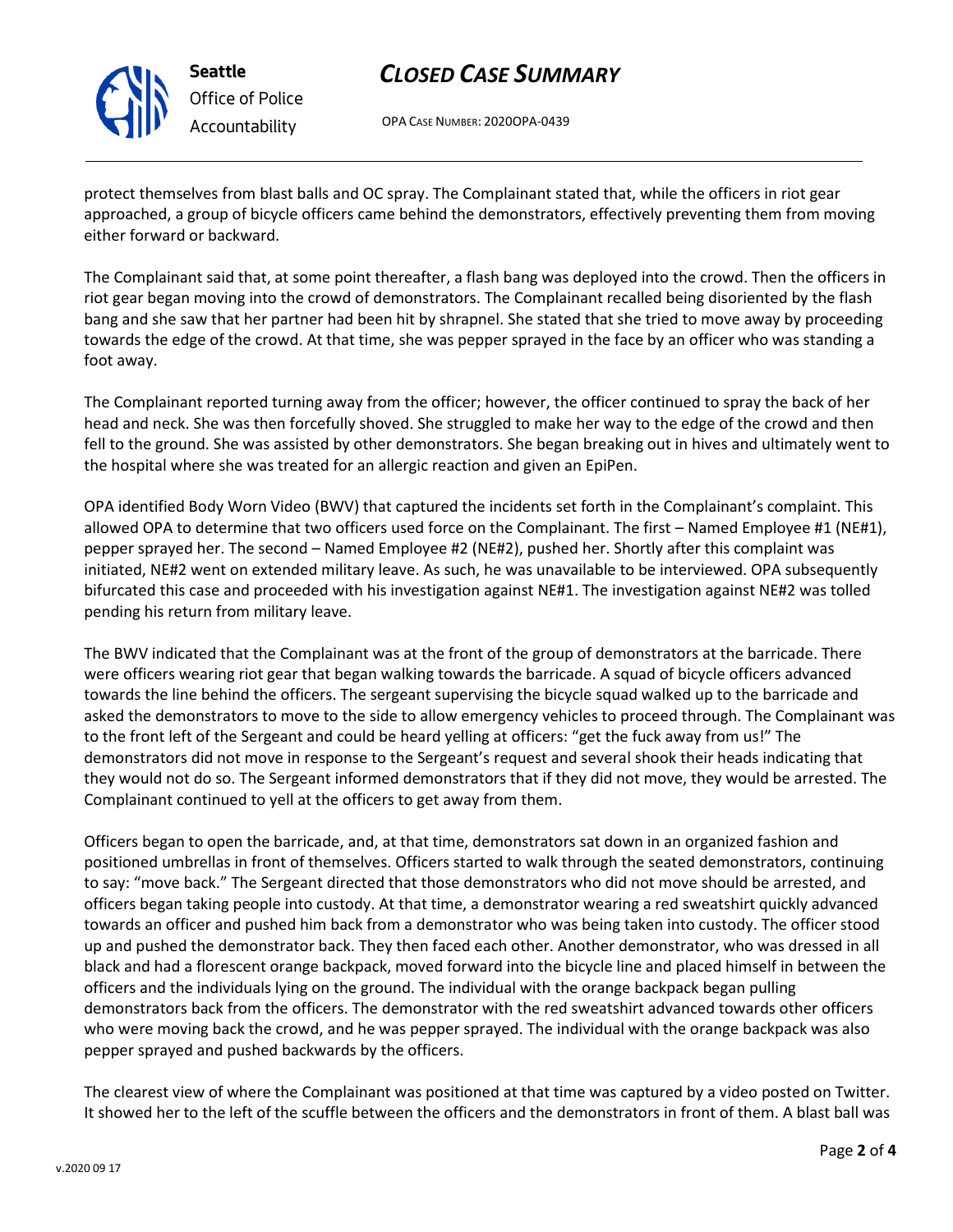### *CLOSED CASE SUMMARY*

OPA CASE NUMBER: 2020OPA-0439

deployed, and the Complainant moved back from the barricade. At that time, additional bicycle officers came up behind her and moved her back and towards other demonstrators. The video indicated that, at this time, the Complainant had at least two avenues of egress away from the officers. The Complainant appeared to plant her feet and push back against an officer who had a hand on her back and was trying to move her away. A smaller group of demonstrators, directly next to her, began to move close to each other, in an apparent attempt to block officers from clearing a path. The officers kept moving forward and instructed demonstrators to "move back."

The Complainant then turned away from the officer that had been trying to move her back and towards the officers at the barricade. As she stepped towards them an officer reached out to grab her arm. She was simultaneously sprayed once with OC spray by NE#1. She then turned and walked into the crowd and away from the barricade.

When viewing the deployment from NE#1's perspective as captured on BWV, he was looking down at demonstrators that officers were trying to get off the ground. When he looked up, the Complainant had turned towards him and taken a step in his direction. He then virtually immediately deployed OC spray at her. The distance was significantly more than the one foot identified by the Complainant. When the OC spray was deployed, she quickly turned and disappeared into the crowd. As she turned, NE#1 ceased his deployment. The incident, from NE#1's first sighting the Complainant to deploying, lasted for around two seconds.

OPA interviewed NE#1 to obtain his rationale and explanation for the deployment. He stated that the crowd was non-compliant with the officers' requests that they move back so that a path could be created for emergency vehicles. He said that demonstrators purposefully blocked their way, so the officers began physically moving them to the side. NE#1 recalled that demonstrators began confronting and pushing officers and he and other officers used OC spray to move those demonstrators back and to disperse them.

He stated that, around this time, he observed the Complainant break away from an officer who had been gripping her arm and turn to approach the barricade and officers. NE#1 deployed a short burst of pepper spray at her face from approximately six feet away to move her back.

He explained that, at the time of the deployment, he believed that the Complainant was advancing towards him and other officers. He felt that his deployment was consistent within policy as it was purposed to protect him and other officers and to disperse a non-compliant demonstrator.

SPD Policy 14.090-POL-10 permits officers to use OC spray in the demonstration context for self-protection or to protect others. Like all use of force, OC spray deployments must be reasonable, necessary, and proportional. SPD Policy 14.090-POL-10(a) states that OC spray must be directed at the individual who presents a threat and that the exposure of other individuals should be avoided.

OPA finds that this case is analogous to another recent investigation – 2020OPA-0377. In that case, a woman was taking items out of her backpack when she asserted that she was struck with a fired projectile. The officer, for his part, stated that he and other officers believed that the woman may have been withdrawing items to throw at officers from her backpack, given that she was crouched behind a sign with other individuals while going through her bag and because other projectiles had just been thrown at officers. He thus fired a pellet with OC spray in their vicinity to disperse them. In evaluating that case, OPA noted that the accounts of both the woman and the officer were not necessarily mutually exclusive. It was possible that the woman was not engaging in any criminality and was innocently searching her backpack and that the officer believed in good faith given the totality of the circumstances



**Seattle** *Office of Police Accountability*